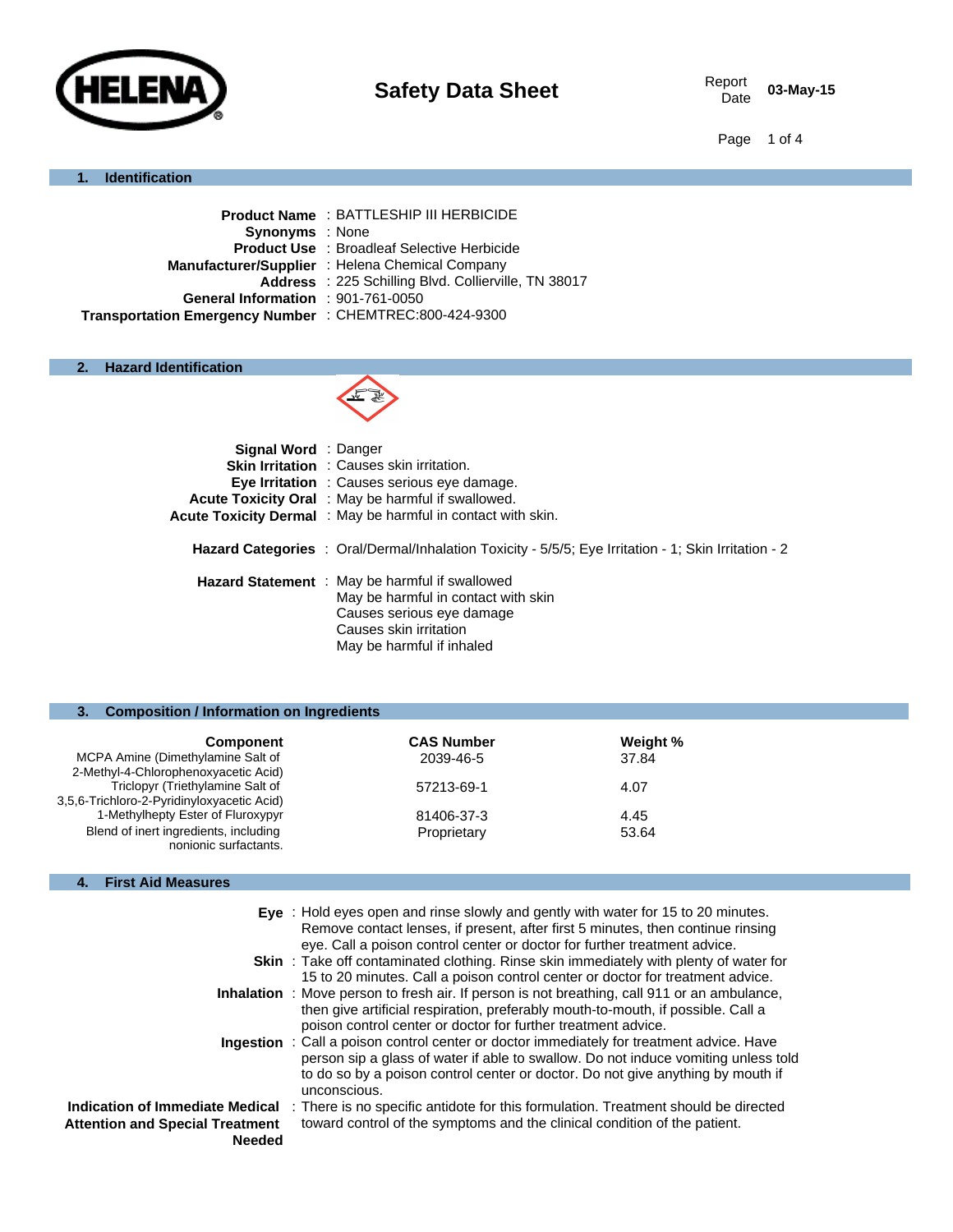

Page 2 of 4

# **5. Fire Fighting Measures**

| Specific Hazards Arising from the<br>Chemical<br><b>Special Fire Fight Proc</b>                   | <b>Extinguishing Media</b> : Use foam or water spray for large fires. Use carbon dioxide, dry chemical or<br>foam for smaller fires.<br>: If water is used to fight fire, contain runoff, using dikes to prevent<br>contamination of water supplies. Dispose of fire control water later.<br>: Wear self-contained breathing apparatus and full protective clothing. Dike area<br>to prevent runoff and contamination of water sources. Dispose of fire control<br>water later. |
|---------------------------------------------------------------------------------------------------|---------------------------------------------------------------------------------------------------------------------------------------------------------------------------------------------------------------------------------------------------------------------------------------------------------------------------------------------------------------------------------------------------------------------------------------------------------------------------------|
| <b>Accidental Release Measures</b><br>6.                                                          |                                                                                                                                                                                                                                                                                                                                                                                                                                                                                 |
| <b>Personal Precautions</b><br><b>Protective Equipment</b>                                        | : Keep unprotected and unnecessary personnel out of spill area.<br>: Splashproof goggles or face shield, impervious gloves, long-sleeved shirt and<br>long pants, socks and shoes. Respiratory protection not normally required.<br>Eyewash and emergency shower should be available in work area.                                                                                                                                                                              |
| <b>Emergency Procedures</b><br><b>Methods and Materials for</b><br><b>Containment and Cleanup</b> | : Prevent material from entering any waterways or public sewers.<br>: Absorb small spills with an inert absorbent, such as clay, sand or vermiculite.<br>Large spills to soil or other surfaces may require removal.                                                                                                                                                                                                                                                            |

| <b>Handling and Storage</b>        |                                                                                                                                                                                             |  |
|------------------------------------|---------------------------------------------------------------------------------------------------------------------------------------------------------------------------------------------|--|
|                                    | Precautions for Safe Handling : Keep out of reach of children. Do not contaminate water, food or feed by<br>storage, handling or disposal. Containers should be opened in a well-ventilated |  |
| <b>Conditions for Safe Storage</b> | area. Keep container tightly sealed when not in use.<br>: Always store pesticides in a secured warehouse or storage building. Store at                                                      |  |
|                                    | temperatures above 25 Degrees F. Protect from freezing. If allowed to freeze,<br>remix well before using. Freezing does not alter the product. Do not stack                                 |  |
|                                    | cardboard cases more than two pallets high. Do not store near open containers<br>fertilizer, seed or other pesticides.                                                                      |  |

# **8. Exposure Controls / Personal Protection**

|                                      | <b>TLV/PEL</b> : TLV: MCPA - 5 mg/m3; Fluroxypyr - 10 ppm; Triclopyr - not established            |
|--------------------------------------|---------------------------------------------------------------------------------------------------|
|                                      | Appropriate Engineering Controls : Local exhaust ventilation to minimize airborne concentrations. |
| <b>Personal Protective Equipment</b> | : Splashproof goggles or face shield, impervious gloves, long-sleeved shirt and                   |
|                                      | long pants, socks and shoes. Respiratory protection not normally required.                        |
|                                      | Eyewash and emergency shower should be available in work area.                                    |

# **9. Physical and Chemical Properties**

|                                                                | <b>Odor/Appearance</b> : Clear amber liquid; mild, ester-like odor. |
|----------------------------------------------------------------|---------------------------------------------------------------------|
|                                                                | <b>Flash Point. OF</b> : Not determined                             |
| <b>Boiling Point. <sup>O</sup>F</b> : Not determined           |                                                                     |
| Melting Point(Freezing point), <sup>o</sup> C : Not determined |                                                                     |
| Vapor Pressure, mm Hg @ 20 °C : Not applicable                 |                                                                     |
|                                                                | Vapor Density : Not determined                                      |
| <b>Solubility in Water : Soluble</b>                           |                                                                     |
|                                                                | <b>Molecular Formula</b> : Not applicable, formulated mixture.      |
| <b>Density, g/mL @ 25 °C</b> : 1.112 to 1.132                  |                                                                     |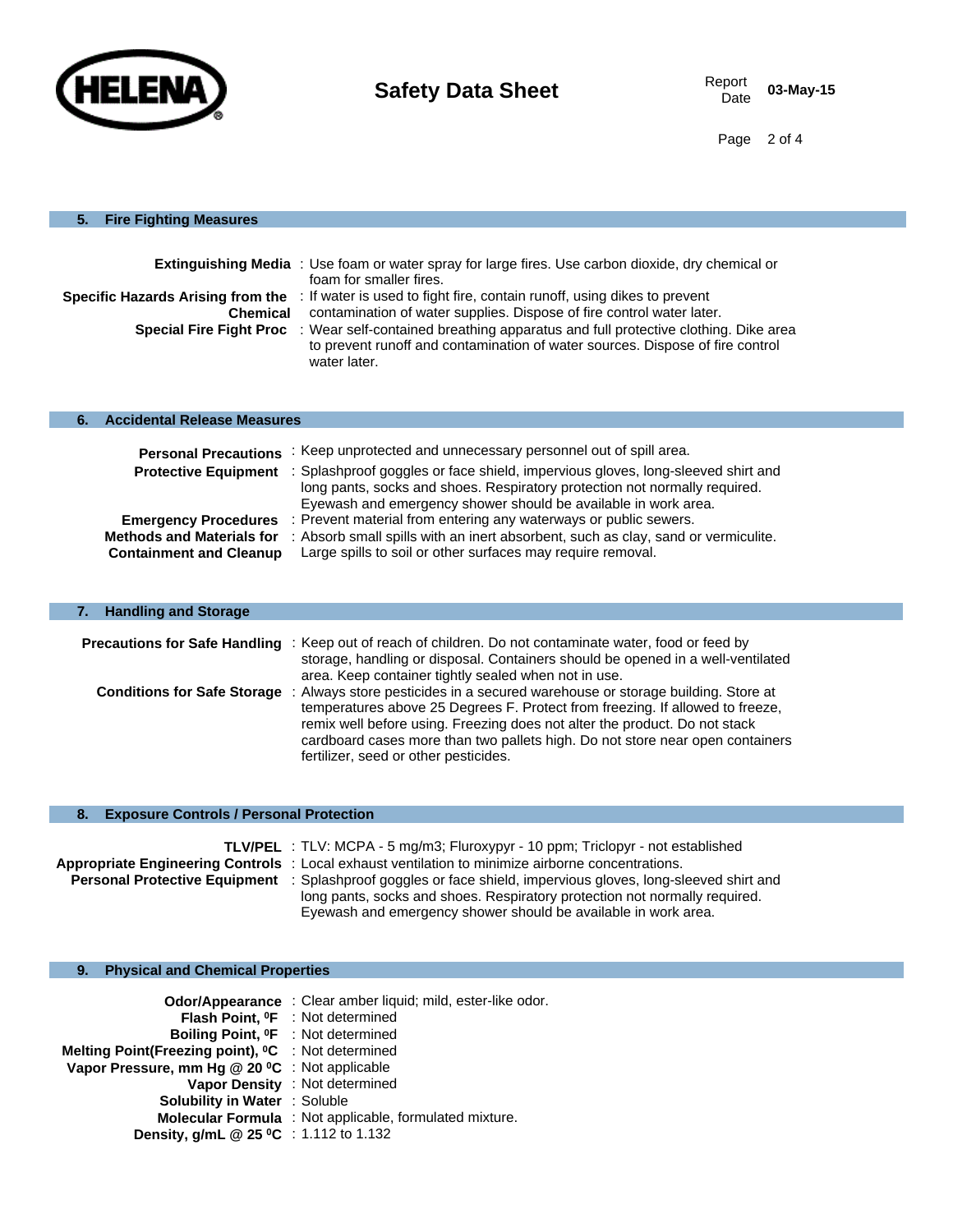

03-May-15

Page 3 of 4

| <b>Evaporation Rate(Butyl Acetate = : Not determined</b> |                       |
|----------------------------------------------------------|-----------------------|
| 1)                                                       |                       |
| <b>Octanol/Water Partition : No information found</b>    |                       |
| <b>Coefficient</b>                                       |                       |
|                                                          | $pH : 4.3 - 5.2$ (1%) |
| Flammable Limits (approximate : Not determined           |                       |
| volume % in air)                                         |                       |
| <b>Auto-ignition Temperature : Not determined</b>        |                       |
| Decomposition temperature : No information found         |                       |

#### **10. Stability and Reactivity**

|                                          | <b>Reactivity</b> : No information found                                                                |
|------------------------------------------|---------------------------------------------------------------------------------------------------------|
| <b>Chemical Stability : Stable</b>       |                                                                                                         |
|                                          | <b>Hazardous Decomposition</b> : May produce gases such as hydrogen chloride, other chlorine compounds, |
|                                          | <b>Products</b> oxides of nitrogen, carbon and phosphorous.                                             |
| Hazardous Polymerization: Will not occur |                                                                                                         |
|                                          | <b>Conditions to Avoid</b> : Excessive heat. Do not store in direct sunlight or near heat or flame.     |
|                                          | <b>Incompatible Materials</b> : Avoid strong oxidizing agents, such as bases and acids.                 |

# **11. Toxicological Information**

|                                   | Acute Toxicity (Oral LD50) : No data available. May be harmful if swallowed.                                                                                                                   |
|-----------------------------------|------------------------------------------------------------------------------------------------------------------------------------------------------------------------------------------------|
|                                   | Acute Toxicity (Dermal LD50) : No data available. May be harmful in contact with skin.                                                                                                         |
|                                   | Acute Toxicity Inhalation LC50 : No data available. May be harmful if inhaled.                                                                                                                 |
|                                   | <b>Likely Routes of Exposure</b> : Eyes, skin, inhalation, ingestion                                                                                                                           |
|                                   | <b>Skin Irritation : Causes skin irritation.</b>                                                                                                                                               |
|                                   | Eye Irritation : Causes serious eye damage.                                                                                                                                                    |
|                                   | Skin Sensitization : No information found.                                                                                                                                                     |
| <b>Carcinogenic</b> : Not listed. |                                                                                                                                                                                                |
|                                   | <b>Chronic Effects</b> : Exposure may aggravate pre-existing chronic respiratory problems, such as<br>asthma or emphysema. Pre-existing skin conditions may also be aggravated by<br>exposure. |
|                                   | Other Hazards : None currently known.                                                                                                                                                          |

### **12. Ecological Information**

|                                                             | <b>Ecotoxicity</b> : No information found      |
|-------------------------------------------------------------|------------------------------------------------|
| <b>Persistence and Degradability</b> : No information found |                                                |
| <b>Bioaccumulative Potential</b> : No information found     |                                                |
|                                                             | <b>Mobility in Soil</b> : No information found |
| <b>Other Adverse Effects</b> : No information found         |                                                |

#### **13. Disposal Considerations**

**Waste Disposal Method** : This material must be disposed of according to Federal, State or Local procedures under the Resource Conservation and Recovery Act.

#### **14. Transport Information**

**UN Proper Shipping Name** : Not regulated by DOT.